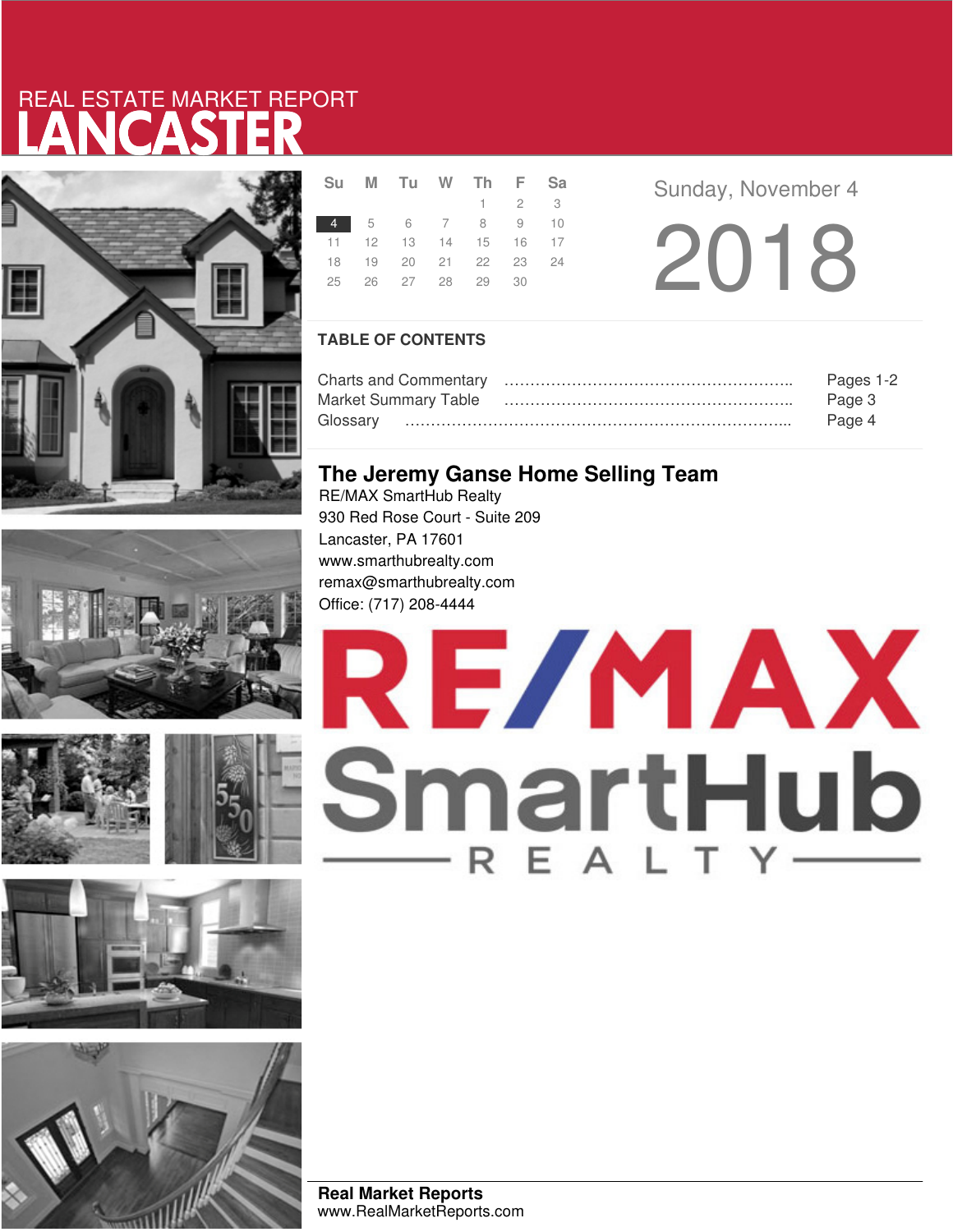

Sunday, November 4, 2018

## The Jeremy Ganse Home Selling Team

remax@smarthubrealty.com RE/MAX SmartHub Realty Office: (717) 208-4444

at the real estate market. Currently there are 779 sales pending in the market overall, leaving 1296 listings still for sale. The resulting pending ratio is 37.5% (779 divided by 2,075). So you might be asking yourself, that's great... but what exactly does it mean? I'm glad you asked! *Let's take a look*

The pending ratio indicates the supply & demand of the market. Specifically, a high ratio means that listings are in demand and quickly going to contract. Alternatively, a low ratio means there are not enough qualified buyers for the existing supply.

**"Current inventory is described as mildly active."**

Taking a closer look, we notice that the \$150K - \$200K price range has a relatively large number of contracts pending sale.

We also notice that the \$200K - \$250K price range has a relatively large inventory of properties for sale at 196 listings. The average list price (or asking price) for all properties in this market is \$327,962.





A total of 3348 contracts have closed in the last 6 months with an average sold price of \$225,058. Breaking it down, we notice that the \$150K - \$200K price range contains the highest number of sold listings.

Alternatively, a total of 1110 listings have failed to sell in that same period of time. Listings may fail to sell for many reasons such as being priced too high, having been inadequately marketed, the property was in poor condition, or perhaps the owner had second thoughts about selling at this particular time. The \$200K - \$250K price range has the highest number of off-market listings at 184 properties.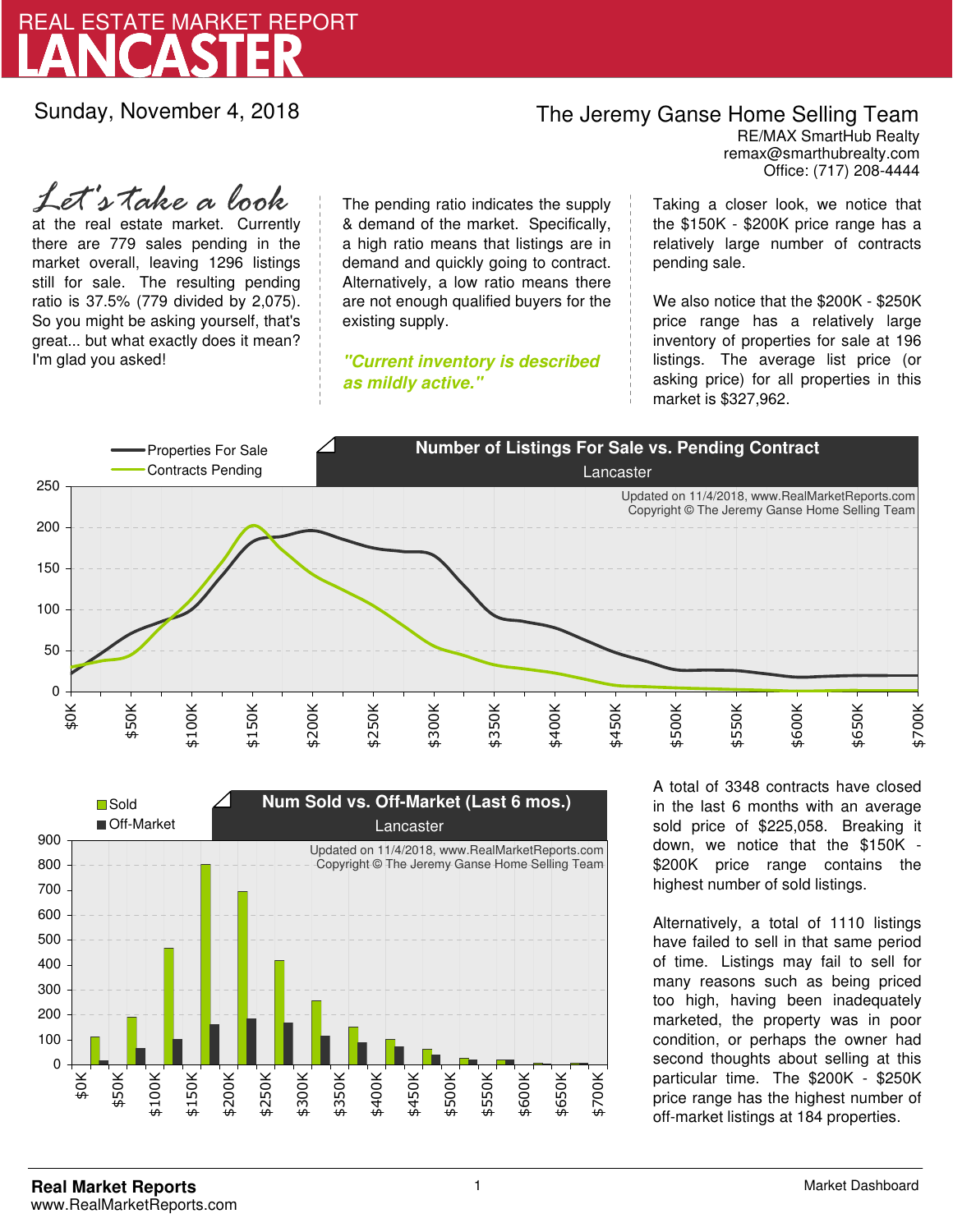# LANCASTER REAL ESTATE MARKET REPORT

Sunday, November 4, 2018

## The Jeremy Ganse Home Selling Team

remax@smarthubrealty.com RE/MAX SmartHub Realty Office: (717) 208-4444

Looking at the chart to the right, you might be wondering why average days on market (DOM) is important. This is a useful measurement because it can help us to determine whether we are in a buyer's market (indicated by high DOM), or a seller's market (indicated by low DOM). Active listings (properties for sale) have been on the market for an average of 131 days.

Analysis of sold properties for the last six months reveals an average sold price of \$225,058 and 41 days on market. Notice that properties in the \$150K - \$200K price range have sold quickest over the last six months.

The recent history of sales can be seen in the two charts below. The average sold price for the last 30 days was \$220,727 with an average DOM of 43 days.

Since the recent DOM is greater than the average DOM for the last 6 months, it is a negative indicator for demand. It is always important to realize that real estate markets can fluctuate due to many factors, including shifting interest rates, the economy, or seasonal changes.



### **"The average list-to-sales ratio for this area is 98.5%."**

Ratios are simple ways to express the difference between two values such as list price and sold price. In our case, we typically use the list-to-sale ratio to determine the percentage of the final list price that the buyer ultimately paid. It is a very common method to help buyers decide how much to offer on a property.

Analysis of the absorption rate indicates an inventory of 2.3 months based on the last 6 months of sales. This estimate is often used to determine how long it would take to sell off the current inventory of properties if all conditions remained the same. It is significant to mention that this estimate does not take into consideration any additional properties that will come onto the market in the future.



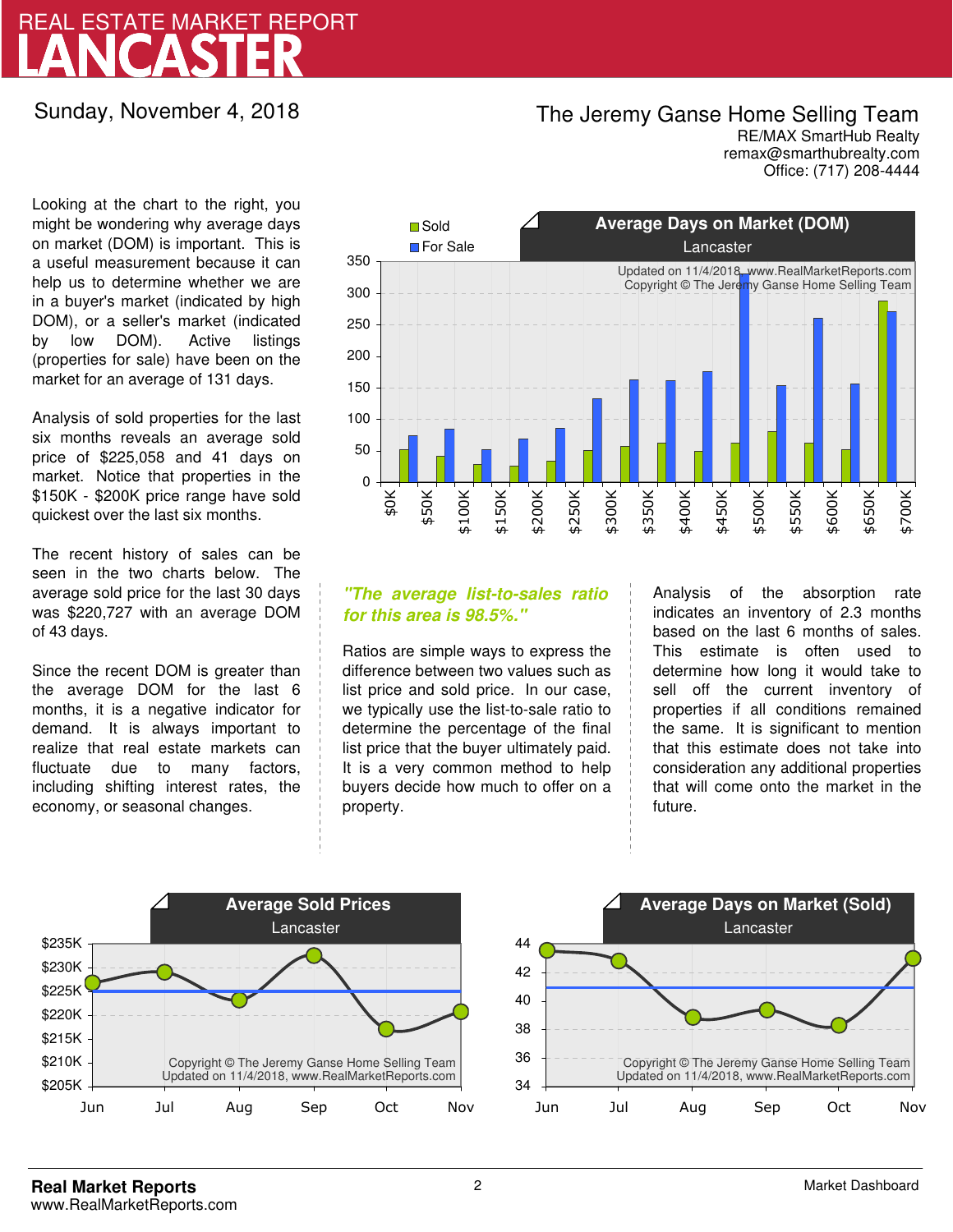# LANCASTER REAL ESTATE MARKET REPORT

Sunday, November 4, 2018

## The Jeremy Ganse Home Selling Team

remax@smarthubrealty.com RE/MAX SmartHub Realty Office: (717) 208-4444

|                                    |                    | <b>Contracts Pending [2]</b> |            |                   |                | Off-Market in the Last 6 Months [3] |                |              |            |                   | <b>Absorption Rate</b> |                   |  |              |      |
|------------------------------------|--------------------|------------------------------|------------|-------------------|----------------|-------------------------------------|----------------|--------------|------------|-------------------|------------------------|-------------------|--|--------------|------|
|                                    |                    | For Sale <sup>[1]</sup>      |            |                   |                | Sold in the Last 6 Months [4]       |                |              |            |                   |                        |                   |  |              |      |
|                                    | <b>Price Range</b> | <b>Total</b>                 | Avg        | Avg               | Total          | Pending                             | <b>Total</b>   | <b>Total</b> | Avg        | Avg Orig          | Avg                    | Avg               |  | List to      | Mos. |
| Min.                               | Max.               | <b>Num</b>                   | <b>DOM</b> | <b>List Price</b> | <b>Num</b>     | Ratio                               | <b>Num</b>     | <b>Num</b>   | <b>DOM</b> | <b>List Price</b> | <b>List Price</b>      | <b>Sold Price</b> |  | <b>Sales</b> |      |
| \$0                                | \$49,999           | 22                           | 74         | \$33,872          | 30             | 57.7%                               | 16             | 114          | 52         | \$47,998          | \$46,084               | \$31,613          |  | 68.6%        | 1.2  |
| \$50,000                           | \$99,999           | 71                           | 85         | \$76,202          | 45             | 38.8%                               | 66             | 190          | 41         | \$84,237          | \$78,013               | \$74,498          |  | 95.5%        | 2.2  |
| \$100,000                          | \$149,999          | 100                          | 53         | \$128,199         | 113            | 53.1%                               | 102            | 468          | 28         | \$134,130         | \$132,824              | \$130,098         |  | 97.9%        | 1.3  |
| \$150,000                          | \$199,999          | 182                          | 69         | \$179,783         | 202            | 52.6%                               | 162            | 803          | 26         | \$179,117         | \$177,446              | \$175,165         |  | 98.7%        | 1.4  |
| \$200,000                          | \$249,999          | 196                          | 86         | \$227,441         | 143            | 42.2%                               | 184            | 696          | 34         | \$227,929         | \$226,358              | \$223,600         |  | 98.8%        | 1.7  |
| \$250,000                          | \$299,999          | 175                          | 133        | \$279,634         | 105            | 37.5%                               | 167            | 420          | 50         | \$277,853         | \$275,272              | \$271,859         |  | 98.8%        | 2.5  |
| \$300,000                          | \$349,999          | 166                          | 163        | \$326,866         | 56             | 25.2%                               | 116            | 257          | 58         | \$330,132         | \$326,807              | \$322,336         |  | 98.6%        | 3.9  |
| \$350,000                          | \$399,999          | 93                           | 162        | \$374,138         | 33             | 26.2%                               | 91             | 153          | 63         | \$382,478         | \$376,163              | \$371,425         |  | 98.7%        | 3.6  |
| \$400,000                          | \$449,999          | 78                           | 177        | \$425,417         | 23             | 22.8%                               | 74             | 103          | 49         | \$428,918         | \$425,418              | \$421,012         |  | 99.0%        | 4.5  |
| \$450,000                          | \$499,999          | 48                           | 331        | \$480,862         | 8              | 14.3%                               | 39             | 64           | 63         | \$481,213         | \$478,557              | \$470,217         |  | 98.3%        | 4.5  |
| \$500,000                          | \$549,999          | 27                           | 153        | \$529,967         | 5              | 15.6%                               | 21             | 26           | 80         | \$544,899         | \$535,983              | \$521,921         |  | 97.4%        | 6.2  |
| \$550,000                          | \$599,999          | 26                           | 260        | \$580,734         | 3              | 10.3%                               | 20             | 19           | 63         | \$601,239         | \$591,566              | \$577,863         |  | 97.7%        | 8.2  |
| \$600,000                          | \$649,999          | 18                           | 156        | \$631,643         | 1              | 5.3%                                | 5              | $\bf 8$      | 52         | \$643,008         | \$639,821              | \$619,783         |  | 96.9%        | 13.5 |
| \$650,000                          | \$699,999          | 20                           | 272        | \$689,998         | $\overline{c}$ | 9.1%                                | $\overline{7}$ | 8            | 288        | \$769,988         | \$713,600              | \$668,500         |  | 93.7%        | 15.0 |
| \$700,000                          | $+$                | 74                           | 185        | \$1,080,162       | 10             | 11.9%                               | 40             | 19           | 222        | \$939,215         | \$808,778              | \$863,425         |  | 106.8%       | 23.4 |
| <b>Market Summary &gt;&gt;&gt;</b> |                    | 1,296                        | 131        | \$327,962         | 779            | 37.5%                               | 1,110          | 3,348        | 41         | \$231,928         | \$228,567              | \$225,058         |  | 98.5%        | 2.3  |

Status = [1] ACT; [2] PND; [3] WTH, EXP, CNL; [4] CLS

CountyOrParish = Lancaster

PropertyType = Residential

-

Date Range = 05/06/2018 to 11/04/2018 10 11/04/2018